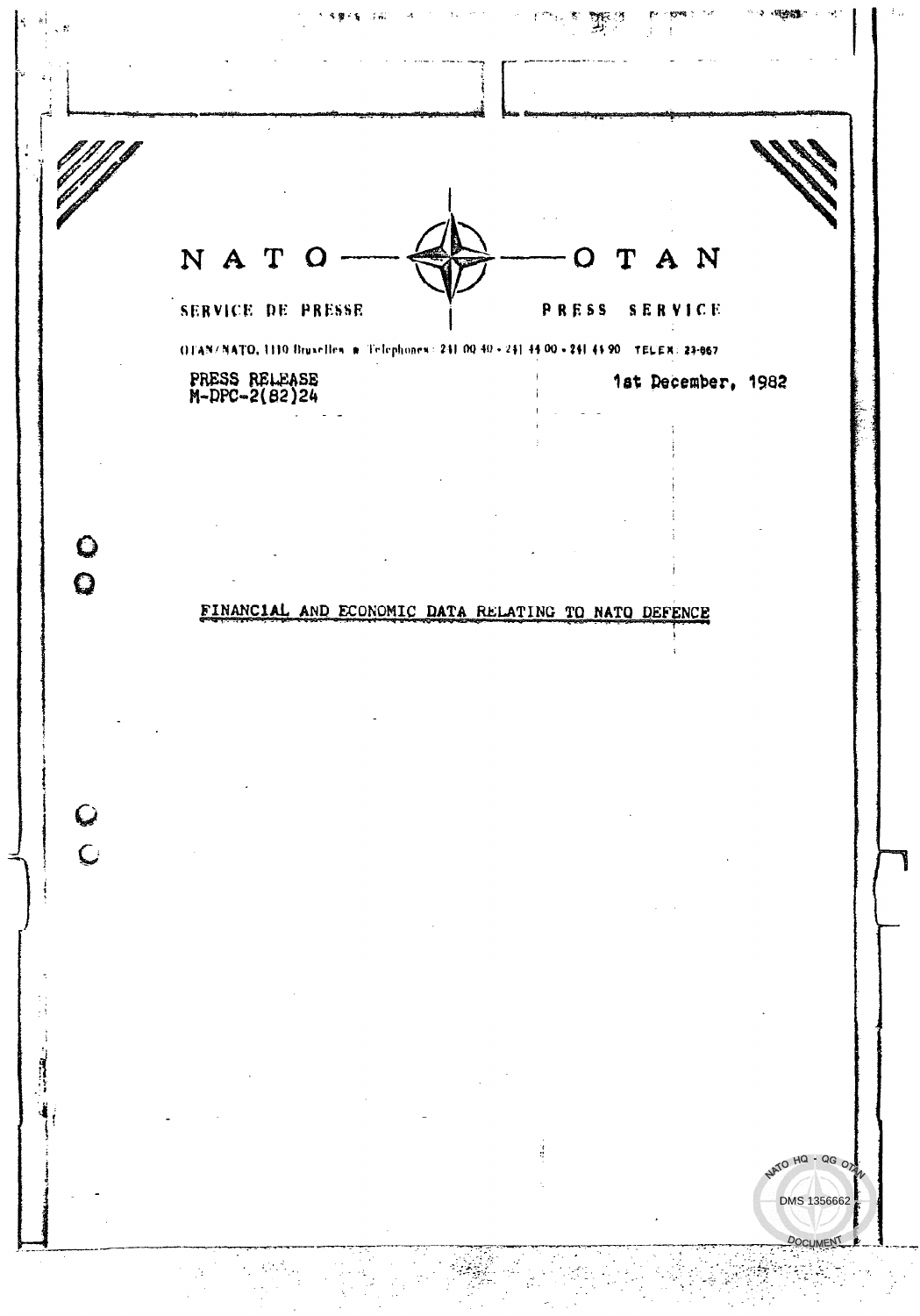# DEFENCE DATA OF NATO COUNTRIE

O

 $\boldsymbol{\Omega}$ 

C

 $\overline{C}$ 

1949 - 1982

The figures given in Table I represent payments<br>actually made or to be made during the course of the calendar<br>year. They are based on the NATO definition of defence<br>expenditures. In view of the differences between this and the United States and Canada.

France is a member of the Alliance without belonging<br>to the integrated military structure; the relevant figures are indicative only.

The corresponding statistical data for Spain are not yet available.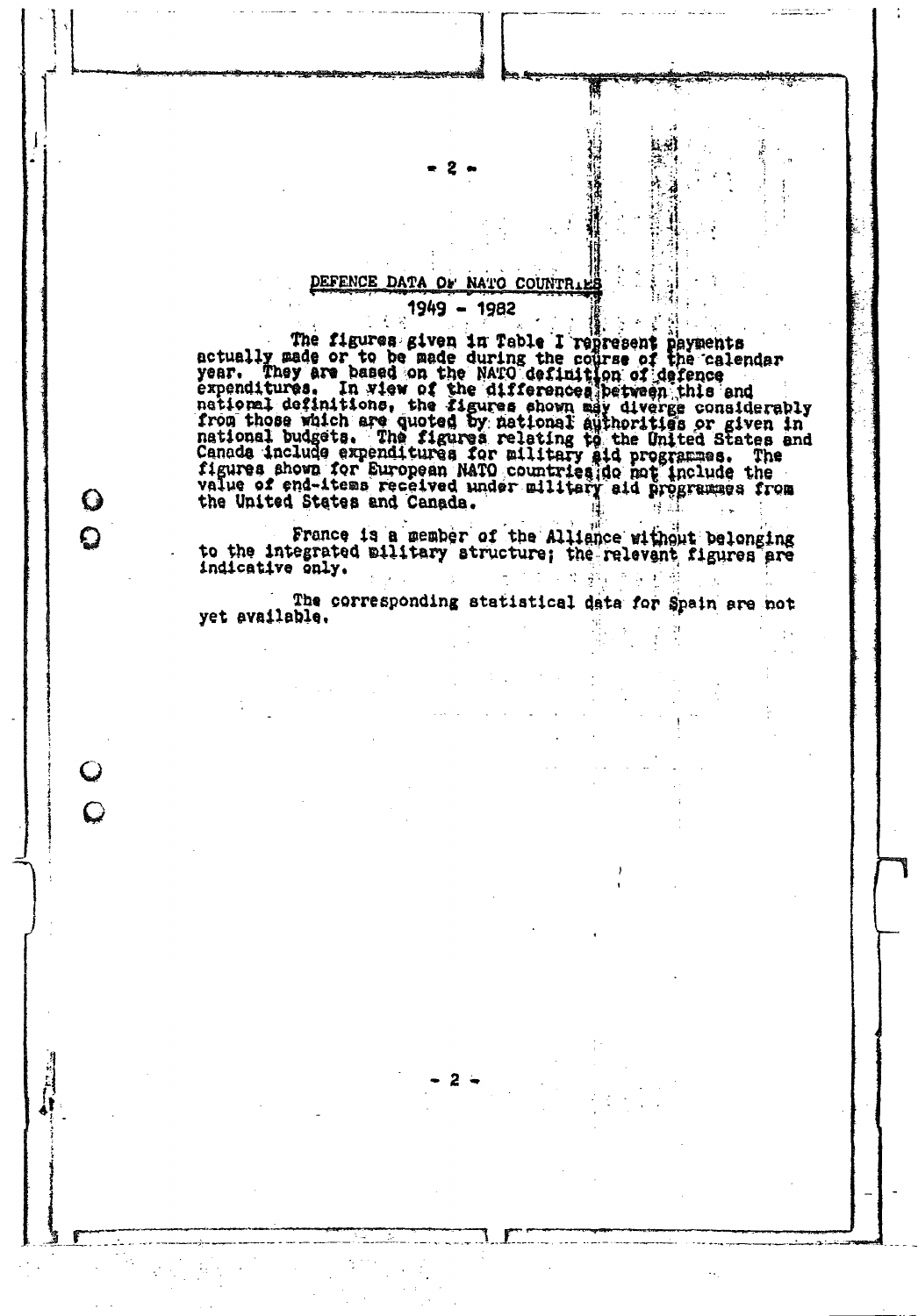$S_{\rm{c}}$  in  $\mu_{\rm{c}}$ 

| <b>LUBLE</b>                                 |  |
|----------------------------------------------|--|
| TOTAL DETERTS TO THE TABLE TO PATO COUNTRIES |  |

 $-9-$ 

|                                 |                                  |              | Actuel        |         |              |                 |         |         |               |               |               |                |              |               |
|---------------------------------|----------------------------------|--------------|---------------|---------|--------------|-----------------|---------|---------|---------------|---------------|---------------|----------------|--------------|---------------|
| Country                         | Turnerey that                    | 1249         | 1954          | 1972    | 1973         | 1974            | 1975    | 1976    | 1977          | 7979          | 7579          | 1000           | 7201         | 1532          |
| छा                              | - 117                            | $\mathbf{z}$ | (3)           | (1)     | (3)          | <b>E61</b>      | (7)     | (B)     | (9)           | (10)          | (11)          | (12)           | <b>E13)</b>  | (14)          |
| <b>Belgian</b>                  | Xillion Belgian Francs           | 9.273        | 20.707        | 45.787  | 50.533       | 77.779          | 70.039  | 81,444  | <b>99,480</b> | 99.728        | 105.472       | 115,754        | 123,689      | 127,501       |
| <b>Canada</b>                   | <b>Fillion Canadian S</b>        | 372          | 1.771         | 2.330   | <b>2,405</b> | 2,562           | 3.127   | 3,559   | 4.724         | 4.662         | 5,323         | 3.499          | 6.809        | <b>7.A13</b>  |
| <b>Stream D</b>                 | 2111110n Danish Rroner           | 550          | 681           | 3.586   | 3.520        | 4.439           | 5,291   | 5.580   | 6.343         | 7.2300        | 7.990         | 9.061          | 10,230       | --            |
| iTrazes (a)                     | <b>Million Trancs</b>            | 4.787        | 11,710        | 37.552  | 42.284       | 47,078          | 95,972  | 53,899  | 73.779        | <b>2D.773</b> | 55,439        | 111,572        | 121.700      | 985.155       |
| (Cormany (b)                    | 9111103 IM                       |              | 6,767         | 28,720  | 31,300       | 33.644          | 37.589  | 33.522  | 40,194        | 43,019        | 45,475        | 40.918         | 52.737       | 54.573        |
| <b>Greece</b>                   | 311111cm Drachmae                | 1,830        | 3.428         | 15,809  | 19, 991      | 31.499          | 45.536  | 96.963  | \$7.750       | 77,861        | <b>99.751</b> | <b>SS.373</b>  | 110,25,9     | 771,556       |
| i 12a1y                         | Eilliard Line                    | 301          | 943           | 2,452   | 2.382        | 2,032           | 3,300   | 3,608   | 4.533         | 5,501         | 6.468         | 28.203         | 31,550       | 12.056        |
| <b>Luxuation one</b>            | <b>Rillico Auxesbourg France</b> | 112          | 965           | 597     | 601          | 710             | 13%     | 1983    | 1,629         | 1.150         | 1,232         | 1.534          | 7.713        | 1.775         |
| de The Cards                    | Eillige Cuilders                 | 680          | 1,583         | 4,886   | 5,560        | 6.144           | 7.119   | 7.552   | 5,092         | 9,116         | 30, 106       | <b>ND. 475</b> | 11.2%        | 71,332        |
| <b>Sloyway</b>                  | 71111100 Morwegian Aroner        | '370         | 1,341         | 3.239   | 3.305        | 3.538           | 4,771   | 5.333   | 5,554         | $3.29 -$      | 7.362         | 8.742          | 5,460        | 20.044        |
| Portham)                        | Nillign Aucudos                  | 1,419        | 2.120         | 46.B46  | 16,756       | 23.128          | 19,898  | 18.619  | 22,002        | 27.334        | 34.345        | 43,440         | 51.517       | \$1,2059      |
| <b>Dates</b>                    | Rillion Lives                    | 556          | 234           | 9,561   | 12, 752      | 15,851          | 30,200  | 40.691  | 49.700        | \$5.259       | 23.280        | 103.636        | 313,067      | -887, 790     |
| inited Kingdoe                  | William & Sterling               | 779          | 1.569         | 3.250   | 3,512        | 4.150           | 5,163   | 6.732   | 6,810         | 7,515         | 5,529         | <b>11,310</b>  | 12.754       | <b>TA.X26</b> |
| <b>Haited Stakes</b>            | <b>JUlium 13 S</b>               | 13,503       | 42.786        | 77.539  | 78,338       | 83.SD6          | 10.940  | ቁ.መ     | 100.525       | 109,247       | 42.373        | <b>113.574</b> | 770.333      | 920,309       |
| ANA                             |                                  |              |               |         |              |                 |         |         |               |               |               |                |              |               |
| <b>NATO Sharope</b> (c)         | William US 2                     | 4.838        | <b>19.756</b> | 33,969  | 60.720       | 46.243          | 53,425  | 33.902  | 62.529        | 76.692        | 92.193        | 107,612        | 97.370       | --            |
| <b>Tozal Morth America</b>      | 2111110n 113 S                   | 13.075       | 44.557        | 79,698  | 30.761       | 80.032          | 94.023  | 00.533  | 104,803       | 113,334       | 125,598       | <b>118,577</b> | <b>TT.TN</b> | 204,305       |
| <i><b>Total EATO</b></i><br>fe) | 20111100 US &                    | 18.713       | 56.319        | 313.457 | 321.401      | <b>ANS.JOTT</b> | 120,000 | 130,599 | 167.232       | 190,026       | 318,991       | 495.201        | 272.440      | tah inggris   |
|                                 |                                  |              |               |         |              |                 |         |         |               |               |               |                |              |               |

**TXXII** 

a. Trance is a member of the Allence rithout bulneable the one of the relevance with the concellent of the control only.

 $\circ \circ$ 

Defore it second to the Sorth Stintic Treaty from a mile in 1999. Connoy contributed to the costerus of costerus Sin sin and more of a second second to the Sorth Stintic Treaty from a Costerus of the Construction of coster

c. These totals are fossion the currency exchange were an force during the wave succerned. This means that the transition throughly increased in the second and the formal through the companion of the companion of the compa ed/ caller, vacano ALL READER **STATISTICS** RT WARD чX

Hafsmatise got gus ilable *O. Allationing*  $-3-$ 

المؤمن كالسد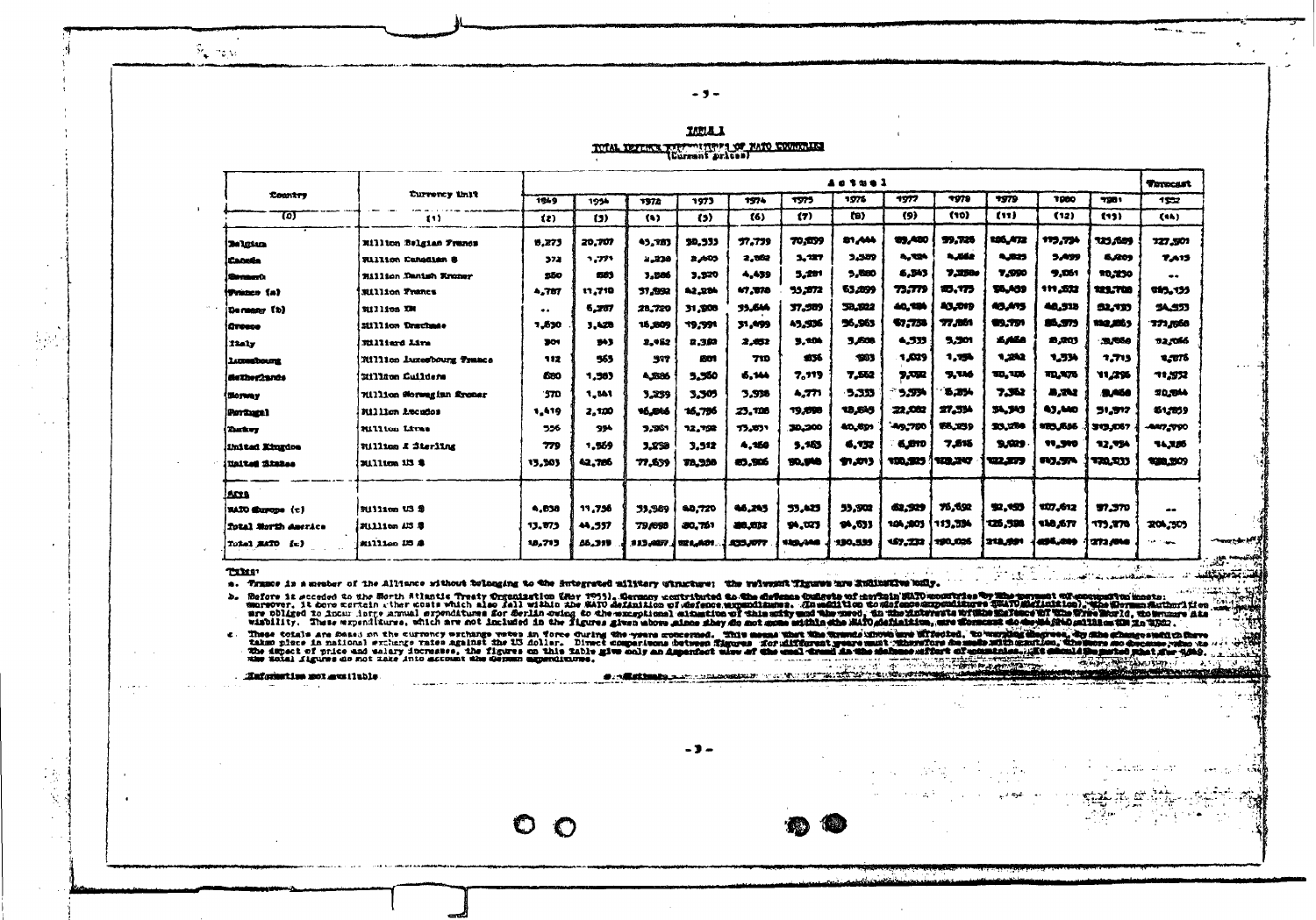|                         | ዋለ RI ም |  |          |                 |  |
|-------------------------|---------|--|----------|-----------------|--|
| 45<br><b>LERCENTAGE</b> |         |  | HASERS I | <b>HES</b><br>. |  |
|                         |         |  |          |                 |  |
|                         |         |  |          |                 |  |

 $\mathbf{A}$ 

فتحدث

 $\bar{\beta}$ 

곜 þ

 $\ddot{\phantom{a}}$ 

ijΫ ંદ

 $\begin{array}{c} \begin{array}{c} \hline \end{array} \\ \hline \end{array}$ 

侵

4.,

Ó

 $\mathbf{r}$ 

ķ  $\frac{1}{2}$ Έ.

ÿ, ÷,

 $\pmb{i}$ 

 $\rightarrow$ 

÷ ÷

 $\frac{d}{dt} \int_{-\infty}^{\infty}$ 

 $\bar{\mathcal{A}}$ 

 $\frac{1}{2\pi}$ 

ğ.

 $\bar{z}$ 

Prtipate,

Ì

 $\mathcal{L}$ 

 $\frac{1}{2}$  $\mathbf{k}$   $\log^{-1/2}$ 

.,

 $\ddot{\phantom{1}}$ 

 $\sim 1$ 

|                                           |                      |                | Ť.<br>41 |              |                |          |                             |  |  |  |  |
|-------------------------------------------|----------------------|----------------|----------|--------------|----------------|----------|-----------------------------|--|--|--|--|
| Country                                   | Average<br>1972-1976 | 1977           | 1978     | 1979<br>y'it | 1980           | *981     | 1962e                       |  |  |  |  |
| ळ्                                        | m                    | <u> 127</u>    | 737      | តេ           | छा             | তা       | 777                         |  |  |  |  |
| Belgium                                   | 2.9                  | 3.1            | 3.3      | 3,3          | 3.3.4          | 3.5      | , 3                         |  |  |  |  |
| $\mathcal{L}^{\mathcal{L}}$ is<br>Denmark | 2.3<br><b>Allen</b>  | 2,3            | 2.3      | :al⊹<br>अर्  | 2,4            | 2.5      | ţf.<br>H.                   |  |  |  |  |
| France (a)                                | $3.8 -$              | $\mathbf{3.9}$ | 4.0      | 4,0          | 4,1            | 4.2      | 411                         |  |  |  |  |
| Germany (b)                               | 3.5                  | 3.4            | 3.3      | 33           | $3.3^{\circ}$  | 3.4      | 7.4                         |  |  |  |  |
| <b>Andrece</b>                            | 5.9                  | $7.0^\circ$    | 5.7      | 6.3          | 5 <sub>1</sub> | 7.0      | ¢۰                          |  |  |  |  |
| 1.17                                      | 2.5                  | 2.4            | 2.4      | 2,4          | $2.4 -$        | 2.5      | $\mathbb{R}^n$              |  |  |  |  |
| Lenembourn                                | 0.9                  | 1.0            | 1,0      | 1.0          | 1, 2           | 7.2      | $\mathbf{1}_{\mathrm{max}}$ |  |  |  |  |
| Netherlands                               | 3.1                  | 3.3            | 3.1      | 3,2          | 3,1            | 필. 2 - - | 3.3.                        |  |  |  |  |
| Nomax                                     | 3.2                  | 3.1            | 3,2      | 3.1          | 2,5            | 2.9      | 3,0                         |  |  |  |  |
| Fortunal                                  | 5.7                  | 3.5            | 3.5      | 3.5          | 3.6            | 3.6      | 3.4                         |  |  |  |  |
| Turkey                                    | 5.1                  | 5.8            | 5.2      | 4.3          | 4,3            | 4.9.1    | 5.3                         |  |  |  |  |
| United Kingdom                            | 5.0                  | 4.7            | 4.6      | 4.7          | 5.1            | 5.0      | 5.3                         |  |  |  |  |
| NATO Enrope                               | 3.7                  | 3.6            | 3.6      | 3,6          | 3.7            | 3.E      | $\bullet$ $\bullet$         |  |  |  |  |
| Canada.                                   | 1.9                  | 1.9            | 2.C      | 1.8          | 1.9            | 1.9      | i st                        |  |  |  |  |
| <b>Maited States</b>                      | 5.9                  | 5.3            | 5,1      | 5.1          | 5,6            | 5.9      | F.S.                        |  |  |  |  |
| TO STORES                                 | 4.7                  | بقربة          | 4.3      | 4.2          | 4,4            | 4.3      | $\bullet$                   |  |  |  |  |

 $\frac{1}{2}$ 

 $\mathbf Q$  $\overline{Q}$ 

 $\overline{u}$ 

 $\overline{Q}$ 

(Froute is a miched of the Alliance without belonging to the informated military ofgueture; K.

These permentares have been calculated without taking into pocount the excenditurer on<br>Beelin (see hute b., Table I): "If these expenses were included, the percentages would<br>Beens follows:

| .<br>1977; 4,2<br>1575: 4.1         | 10.914<br>155C: 6.1 | 1965) - 13<br>1988: 6,5 |
|-------------------------------------|---------------------|-------------------------|
| $\ldots$ information not evailable. |                     | e. Trtira               |

 $\begin{array}{c} \frac{1}{2} \\ \frac{1}{2} \end{array}$ 

g)

ΥŹ,

 $\frac{1}{2}$ 

 $\bar{\phantom{a}}$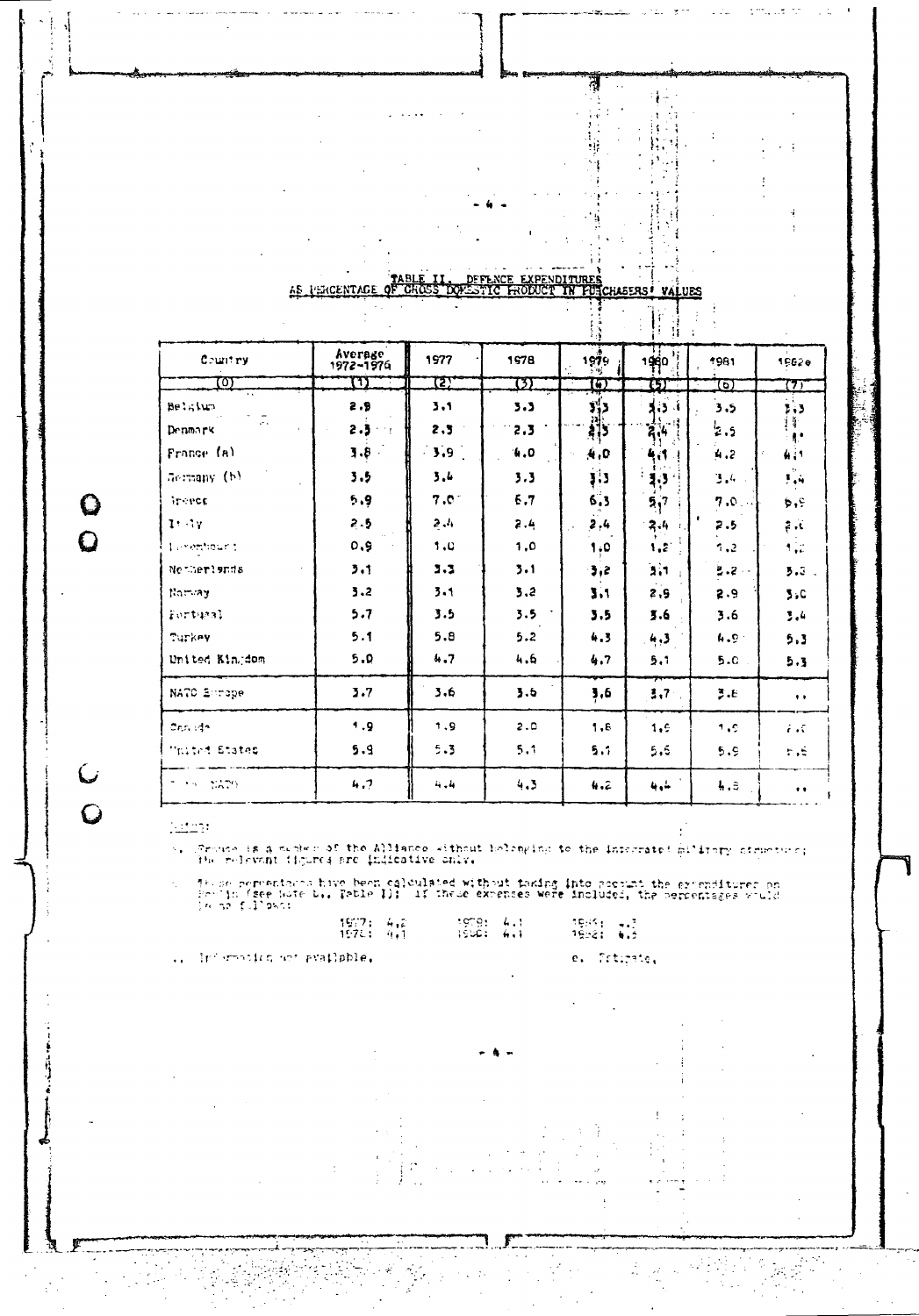**Communication** 

#### TABLE III. GROSS DOMESTIC PRODUCT IN PURCHASERS' VALUES AUD DEFELCE PXPENOITURES PER CAPITA, in US \$ (a)

- 3 -

| 'Country           |        |               | Cross Domestic Product per Head |               |        | Defence Expenditures per Hend |            |              |                              |      |                    |       |
|--------------------|--------|---------------|---------------------------------|---------------|--------|-------------------------------|------------|--------------|------------------------------|------|--------------------|-------|
|                    | 1977   | 1978          | 1979                            | 1980          | 1981   | 1982e                         | 1977       | 1978         | 1979                         | 1980 | 1981               | 1982e |
| w                  | ਸਾ     | 77            | 737                             | ग्रहा         | छा     | ल्हा                          | 77)        | 76)          | एग्र                         | ᡕ᠋᠍ᠩ | w                  | (12)  |
| Belgium            | 11,218 | 11,553        | 11.786                          | 12.103        | 11,881 | 11,769                        | 362        | 386          | 394                          | 4D2  | 405                | 377   |
| <b>Denmark</b>     | 12,398 | 12,578        | 12.940                          | 12.994        | 12,974 | 13,317                        | 301        | 312          | 312                          | 314  | 313                | 317   |
| France             | 11,408 | 11.735        | 12,053                          | 12.153        | 12,136 | 12,317                        | 447b       | 467 <b>b</b> | 4760                         | 492b | 509b               | 506b  |
| Termany            | 12,137 | 12,525        | 13.041                          | 13,235        | 13.225 | 13.074                        | 421c       | 433c         | 439c                         | 447c | 4б1с               | 450c  |
| <b>Greece</b>      | 3,854  | 4,072         | 4.1B2                           | 4.181         | 4.107  | 4,119                         | 271        | 273          | 263                          | 237  | 288                | 263   |
| Incland            | 11,592 | 12,142        | 12.274                          | 12,523        | 12,467 | 12,134                        |            |              |                              |      |                    |       |
| <b>Italy</b>       | 6,265  | 6.402         | 6,692                           | 6,937         | 6,911  | 6,955                         | 155        | 157          | 160                          | 168  | 167                | 771   |
| Luxenbourg         | 11,532 | 12.059        | 12,495                          | 12,535        | 12.285 | 12,315                        | 112        | 120          | 124                          | 144  | 151                | 157   |
| Netherlands        | 11,518 | 11.755        | 11,923                          | <b>11.93B</b> | 11,719 | 11,578                        | <b>390</b> | 369          | 382                          | 572  | 382                | 389   |
| Norway             | 12,438 | 12.949        | 13.561                          | <b>14.045</b> | 14,106 | 14,117                        | 369        | 396          | 403                          | 408  | 41B                | 427   |
| Portugal           | 2,165  | 2,224         | 2,314                           | 2,431         | 2,450  | 2,481                         | 77         | 78           | 80                           | 88   | 498                | 85    |
| Turkey             | 1,338  | 1,347         | 1,308                           | 1,272         | 1,299  | 1,326                         | 55         | 55           | 55                           | 55   | 54                 | 54    |
| United Kingdom     | 9.064  | 9,366         | 9.488                           | 9,344         | 9,137  | 9,226                         | 461        | 456          | 465                          | 470  | 486                | 500   |
| <b>NATO Europe</b> | 3.444  | 8,668         | 8,899                           | B,967         | 6,887  | 8,897                         | 316        | 321          | 325                          | 332  | 340                | 340   |
| <b>Tanada</b>      | ספר סר | <b>70.450</b> | 10,695                          | 10.574        | 10.777 | 10,437                        | 195        | 195          | 192                          | 196  | 201                | 204   |
| United States      | 10,953 | 11,317        | 11,507                          | 11,566        | 11,483 | 11,204                        | 591        | 595          | 511                          | 532  | 650                | 706   |
| Total KATO         | 9.495  | 9,778         | 9.997                           | 9.978         | 9,991  | <b>9,869</b>                  |            |              | $133 - 23$ $+ 27$ and $- 13$ |      | <del>示型的:前次的</del> |       |

 $M$  $0$ <sup> $+$ </sup> $-$ <sup> $n$ </sup>:

 $\mathbf{I}$ 

a. All figures are expressed in 1930 prices; the national currencies have been converted into US \$ on the basis of the average exchange rates for 1980; since then, further changes in exchange rates have occurred and a certain manunt of caution should be exercised in making comparisons.

France is a meaber of the Alliance without belonging to the integrated military structure; the relevant figures are indicative only. ъ.

- 5 -

These figures have been celculated without taking into account the sxpenditures on Berlin (see Note b., Table I); if these expenses were.  $\mathbf{c}$ . included, the figures would be an follows in US \$:

1977: 505 1981: 562<br>1982: 562 **1979: 533**<br>1980: 546 1978: 51B

 $\bigcirc$ 

 $\bigcirc$ 

- Zero or less than half of last digit shown.

e. Estimate.

كالمستنقذ والمتحدث والمتناور

ा होगा।

建筑机

**DEAL RAIL**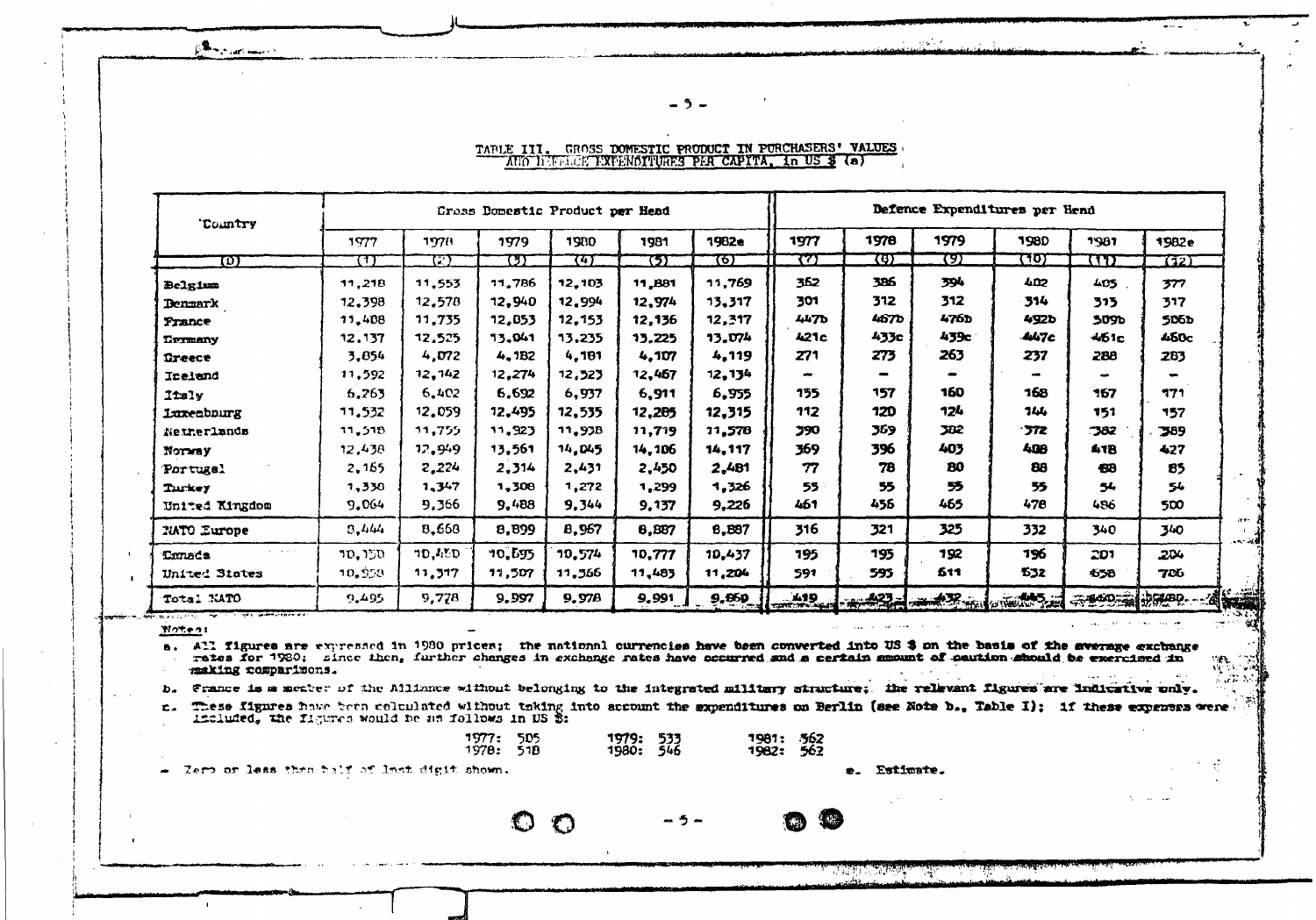# TABLE IV. EQUIPMENT EXPENDITURES<br>AS PERCENTAGE OF TOTAL DEFENCE EXPENDITURES<br>(Flocal Years) (a)

| Country               | Average<br>1972-1976 | 1977 or<br>1977/78 | $1978$ $cr$<br>1978/79 | 1979 or<br>1979/80 | $1980$ or<br>1980/81 | 1981 or<br>1981/82 | 1962 or<br>1982/83 <sup>8</sup> |
|-----------------------|----------------------|--------------------|------------------------|--------------------|----------------------|--------------------|---------------------------------|
| $\boldsymbol{\omega}$ | Ͳ                    | 72)                | IJ                     | 74)                | ω                    | छा                 | m                               |
| Belgium               | 9.7                  | 11,9               | 13.9                   | 15.1               | 14.4                 | 14.0               | 15.3                            |
| Canada                | 6,8                  | 8.5                | 10.0                   | 13.8               | 15.4                 | 15.9               | 17.3                            |
| Denmark               | 18.3                 | 21.8               | 16.4                   | 16.3               | 18.3                 | 17.7               | 16.7                            |
| Germany               | 12.3                 | 12.5               | 13.0                   | 13.7               | 14.8                 | 17.3               | 17.6                            |
| Greece                | 16.5                 | 20.3               | 16.1                   | 17.7               | 18.8                 | 20.5               | 19.1                            |
| Italy<br>$\bullet$    | 14.6                 | 15.3               | 16.2                   | 15.1               | 17.5                 | 17.3               | 18.1                            |
| Luxembourg            | 2.0                  | 2.0                | 1.B                    | $2.1^{\circ}$      | 1.8                  | 1.8                | 2.5                             |
| Netherlands           | 13.8                 | 21.0               | 18.3                   | 20.2               | <b>18.0</b>          | 18.8               | 20.4                            |
| <b>Nurway</b>         | 11.6 <sub>b</sub>    | 14.2b              | 17.2 <sub>b</sub>      | 19.5               | 19.3                 | 19.0               | 17.5                            |
| fertugal              | 3.6                  | 2.1                | 1.8                    | 3.6                | 6.1                  | 6.5                | 6.0                             |
| Turkey                | 19.2                 | 21.9               | 18.5                   | 9,1                | 4.7                  | 9.4                | 10,8                            |
| United Kingdom        | 19.2                 | 22.0               | 23.0                   | 23.2               | 25.2                 | 26.4               | $27 -$                          |
| <b>Ending States</b>  | 18.7c                | 17,5               | 20.0                   | 19.5               | 20.3                 | 20,4               | 23.3                            |

### $L = t \cdot s$

Ĉ

 $\overline{C}$ 

Ť

Q  $\ddot{\mathbf{O}}$ 

ŋ,

Calendar year for all countries except for Canada and the United Kingdom (Fiscal Year :<br>April-March); Denmark (Fiscal Year 1977-78; April-Merch; Piscal Year 1978; April-December);<br>Fiscal Year 1979 onwards: Jenuary-December  $\sim$ 

 $-6 -$ 

ł

 $\mathcal{L}^{\pm}$ 

—.,

 $\mathcal{L}_1 \in \mathcal{L}_2$  ,  $\mathcal{L}_2$ 

.<br>Pr

 $\bar{L}$ 

.. Sxrluding rigalles.

Including Americian and Explosives.

A nyemitanal Sign) e. Estimate.